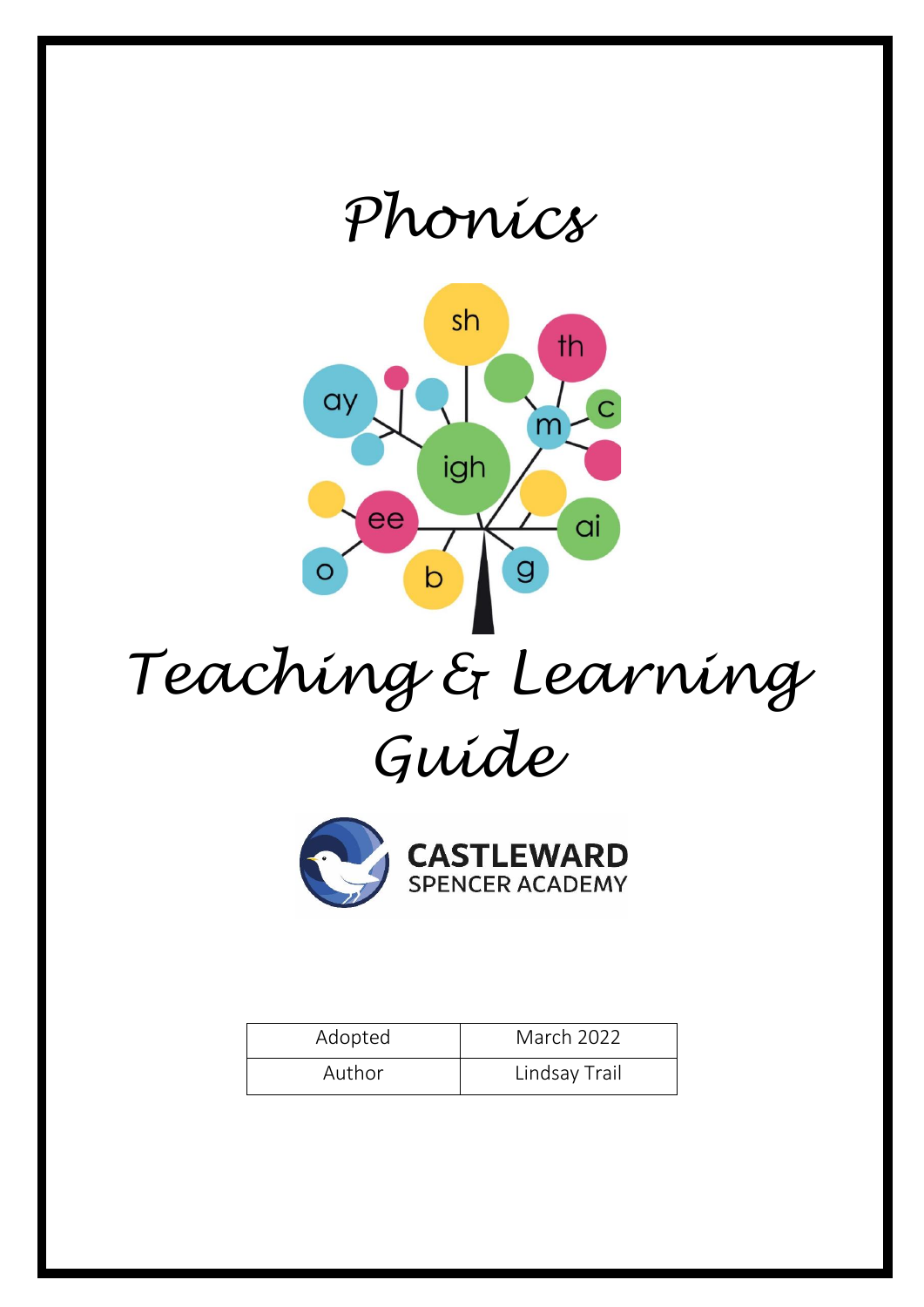## Aims and objectives

An explicit, synthetic and systematic approach to the teaching of Phonics is important to ensure that children are successful, fluent readers and writers by the end of Key Stage One. At Castleward Spencer, we believe this is achievable through a combination of discrete phonics teaching lessons combined with regular, daily opportunities for developing reading skills. The teaching of phonics is a key strategy that is used to help our children to read, write and spell and research suggests that phonics is particularly beneficial for younger learners (4-7 year olds) as they begin to read (EEF, 2018).

## Teaching Approach

At Castleward Spencer Academy, we follow the five phases of Letters and Sounds. The Letters and Sounds resource was published by the Department for Education and Skills in 2007 and aims to develop children's speaking and listening skills, as well as prepare them for learning to read and spell by developing their phonic knowledge and skills through a detailed and systematic programme.

As a school, we implement this guidance through the use of Little Wandle Letters and Sounds Revised. The programme is a balanced approach to the teaching of reading using systematic synthetic phonics as outlined in Letters and Sounds. It simultaneously teaches the segmentation of words for spelling, and develops phonemic awareness skills.

## Phase One

Phase One of Letters and Sounds concentrates on developing children's speaking and listening skills and lays the foundations for the phonic work which starts in Phase 2. The emphasis during Phase 1 is to get children attuned to the sounds around them and ready to begin developing oral blending and segmenting skills. Phase One activities are arranged under the seven aspects where children experience regular, planned opportunities to listen carefully and talk extensively about what they hear, see and do. This aspect includes: general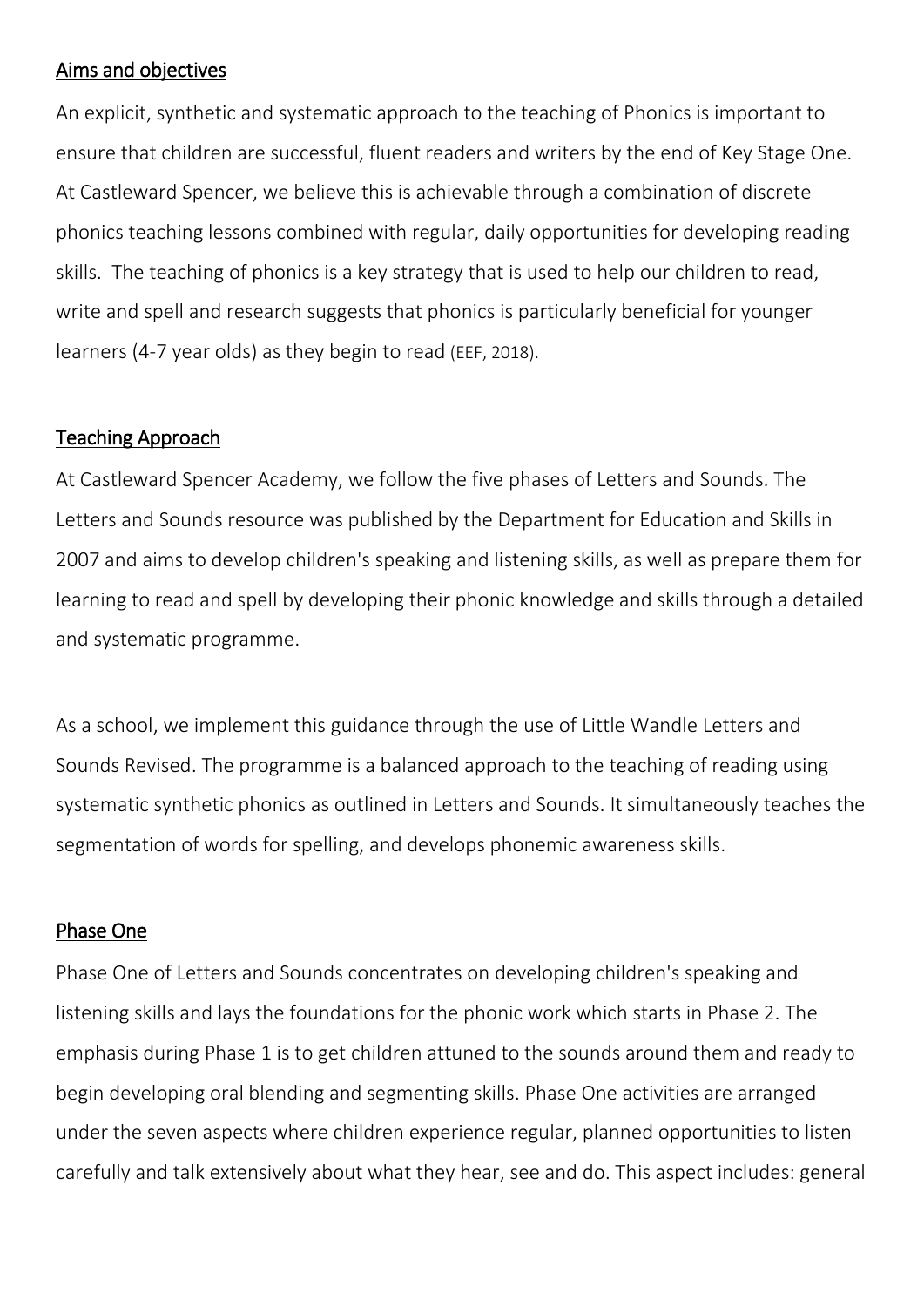sound discrimination, rhythm and rhyme, alliteration, voice sounds, oral blending and segmenting.

# Phase Two (Autumn Term- Reception)

The purpose of this phase is to teach 36 letter sounds/phonemes and on completion, many children should be able to read and spell some VC and CVC words as well as read the tricky words is I the as and has his her go no to into she he of we me be

# Phase Three (Spring Term- Reception)

The purpose of Phase Three is to teach a further 14 graphemes, most of which comprise of 2 letters (oa). Children will also continue to practise CVC blending and segmentation and will apply their knowledge to read and spell two-syllable words and captions, as well as words ending in –ing, compound words, words with s  $\frac{z}{r}$  in the middle, words with –s  $\frac{s}{z}$  /z/ at the end and words with –es /z/ at the end. They will also learn to read and spell a selection of decodable and tricky words (was you they my by all are sure pure).

# Phase Four (Summer Term- Reception)

Children entering Phase Four will be able to represent up to 50 phonemes, be able to blend to read, and segment to spell CVC words with up to three different phonemes. They will also be able to read and spell a range of tricky words (said so have like some come love do were here little says there when what one out today) and words ending in suffixes:

 $-$ ing,  $-$ ed /t/,  $-$ ed /id/ /ed/,  $-$ ed /d/ $-$ er,  $-$ est.

## Phase Five

The purpose of this 30-week phase is for children to broaden their knowledge of phonemes and graphemes for use in reading and spelling. They will be introduced to new graphemes and alternative pronunciations for these. The children will also be able to read and spell a range of tricky words (their people oh your Mr Mrs Ms could would should our house mouse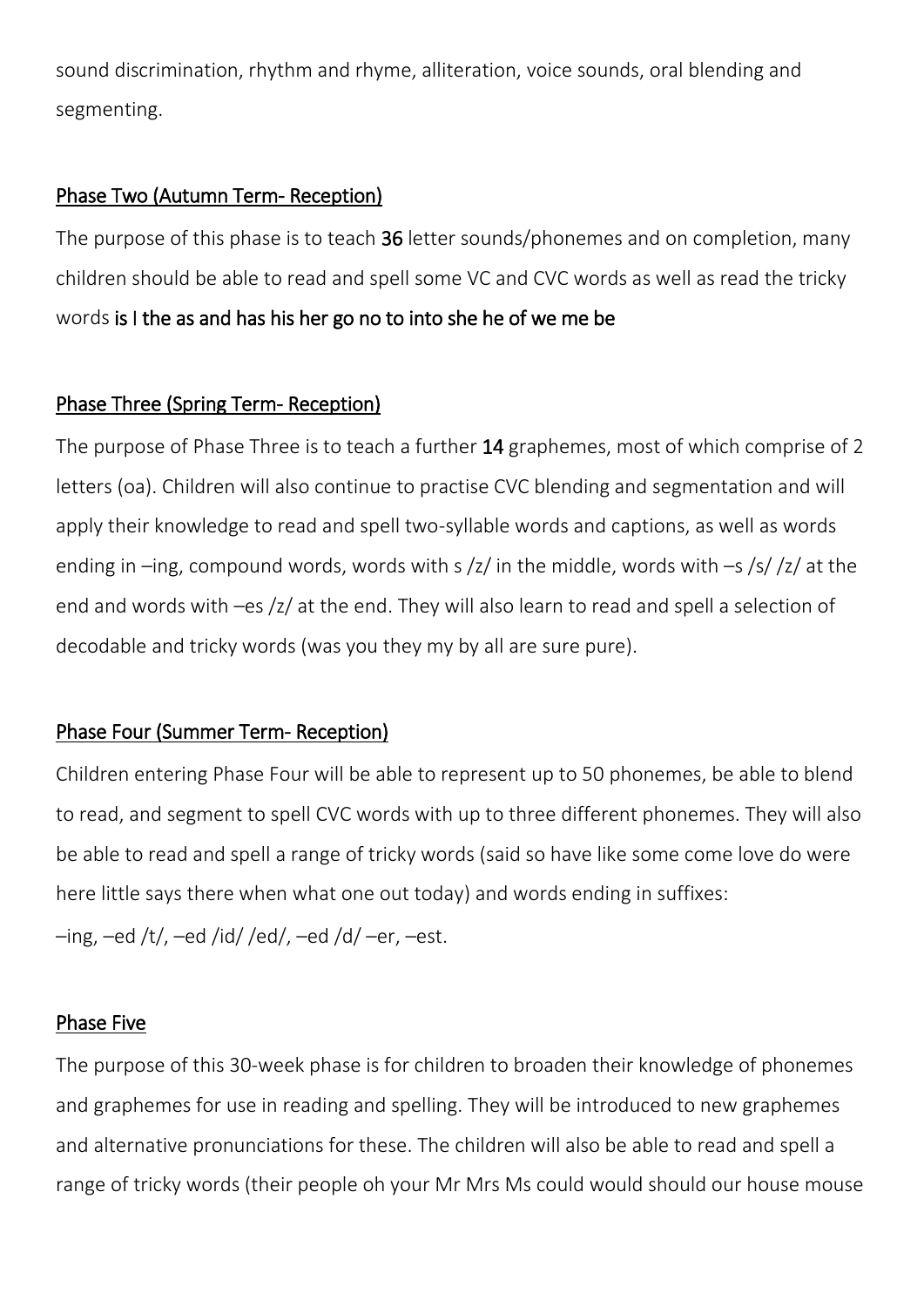water want any many again who whole where two school call different thought through friend work once laugh because eye busy beautiful pretty hour move improve parents shoe).

# Teaching Sequence/Lesson Structure

A comprehensive planning document is available for each week. The format of the lesson

remains the same through Lesson<br>focus Revisit and review Teach and practise Practise and apply Words **GPCs** Tricky words New GPC and Oral<br>catchphrase blending New words Example definitions and sentences tricky Read the each phase, so that a **boot** I love putting on my welly boots and<br>squelching through the mud!<br>**zoom** Going really fast, like a race car around<br>a track.<br>**cool** Not very warm – It's cool outside so you<br>should put on a hat and coat. and\* push\* thank high soap<br>road ai ee igh<br>th oa  $b$ -oo-t too boot food was The moon<br>up high. food<br>cool + Reading oo<br>moon m-00-r<br>c-00-l noon zoom cool was consistent approach is **bracti hook** Children, remember to hang your coats<br>on the right hook.<br>**wood** A group of trees. Also, pieces of a tree<br>chopped up for putting on the fire.<br>**foot** Careful not to trip and hurt your foot!  $\frac{1-00-k}{h-00-k}$ think goat food and\* push\* look book cook<br>foot hook wood Look at the<br>toad on the  $\frac{look}{book +}$ adhered to. All planning and oo<br>book Ã., wood mm 00<br>hook a k support videos can be **dark** It's dark at night - I hope you're not<br>scared of the dark!<br>**hard** You are working so hard today - well<br>done! Also, something that's not soft, like a<br>rock feet tail book car dark hard<br>park march ci  $\begin{array}{lcl} \text{dark} \\ \text{park} \\ \text{they} \end{array}$ ai ee igh<br>oa oo **oo** and\* push<br>was you I can see the<br>car in the<br>dark ē ar<br>d**ar**k reading downloaded at rock.<br>**park** An open space where people can play<br>or walk. Also, to put something in a certain<br>place, like when you park a car. **NOOG** place, like when you park a car.<br> **torn** To be ripped – Her trousers were ton<br>
after she fell in the playground.<br> **sort** What sort of fruit do you like? I like<br>
hananos! and\* push\*\*<br>was you they  $f\text{-or-k}\n  
\nh\text{-or-n}$ torn fork for sort<br>born horn ai ee igh<br>oa oo **oc** boat light park The goat was<br>born at night. born<br>for +<br>push **Elmes** bananas!<br>**born** Ahhhh! I saw some l<br>last time I was at the farm ome lambs beina born weer ..<br>horn with a horr **Match the**<br>**words to the**<br>**pictures**: moo<br>*f*ork book torn Review ai ee igh<br>oo oo **oo Sort the oo/oo** and\* push\*\* Quick review: thank think food park march This book is wood<br>hard zoom food wood<br>hook cook

[https://www.littlewandlelettersandsounds.org.uk/resources/my-letters-and-sounds/weekly](https://www.littlewandlelettersandsounds.org.uk/resources/my-letters-and-sounds/weekly-reading-and-phonics/)[reading-and-phonics/](https://www.littlewandlelettersandsounds.org.uk/resources/my-letters-and-sounds/weekly-reading-and-phonics/) . Staff print off the weekly planning sheet and annotate it after each lesson, before filing it in their phonics folder once it has been completed.

# Planning

For children accessing Aspect 1, teachers plan daily lessons using the template below, see Appendix 1. All other planning and resources are provided on the Little Wandle Letters and Sounds Revised website using the link provided above. All staff are expected to ensure that all resources are ready prior to the start of each lesson.

# Progression

Children will progress through the phases of Letters and Sounds/ Little Wandle Letters and Sounds Revised, beginning with Phase One in FS1. During the final term of FS1, the children will complete the Aspect 7 element of the programme, so that they are able to confidently orally blend and segment when they start Phase 2 in FS2. By the end of the Summer Term in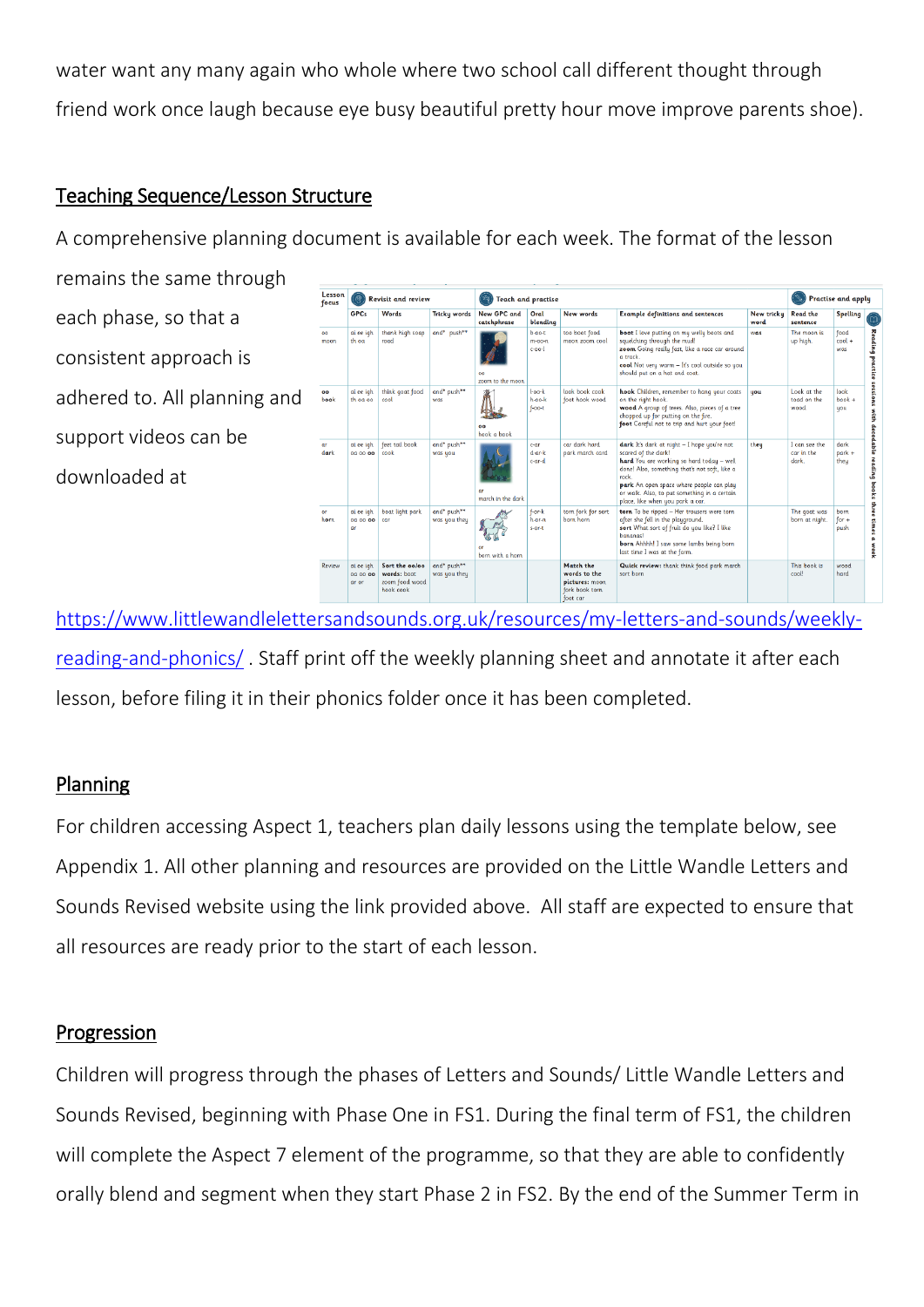FS2, it is envisaged that the children should have completed Phase Four of the programme ready to move on to Phase 5 during Year 1.

## **Groupings**

Children are taught in small groups, so that the bespoke needs of each pupil can be carefully met during each lesson. The progression document is still closely followed, but by teaching in small groups, this allows the practitioner to scaffold the support that the children needs. The children are assessed at least once every half term. Each group is taught by highly qualified teachers and teaching assistants.

Naturally, some children will join their year group from different schools and at different starting points. In order to ensure that the teaching of phonics is matched to the child's current level of skill, a phonics assessment will be completed within the first week of the child joining our school. The relevant Little Wandle Letters and Sounds Revised Placement Assessment will be used depending on their age and the time of year they join the school. This will enable the teacher to plan and deliver any one-to-one catch up sessions where appropriate.

#### **Timetabling**

Discrete phonics sessions throughout FS and KS1 will be timetabled at 9am and taught daily from Nursery through to Year 2 and beyond where appropriate. The expectation is that phonics is taught for a minimum of  $10 - 15$  minutes in Nursery,  $20 - 25$  minutes in Reception, and 25 minutes in Years 1 and beyond if the child has not yet completed the programme.

## Assessment and Tracking

At the end of each half term, the Little Wandle Letters and Sounds Revised Child Assessment is completed with every child. This is completed during week 6, the assessment and review week. The outcome of each child's assessment is then used to update the Little Wandle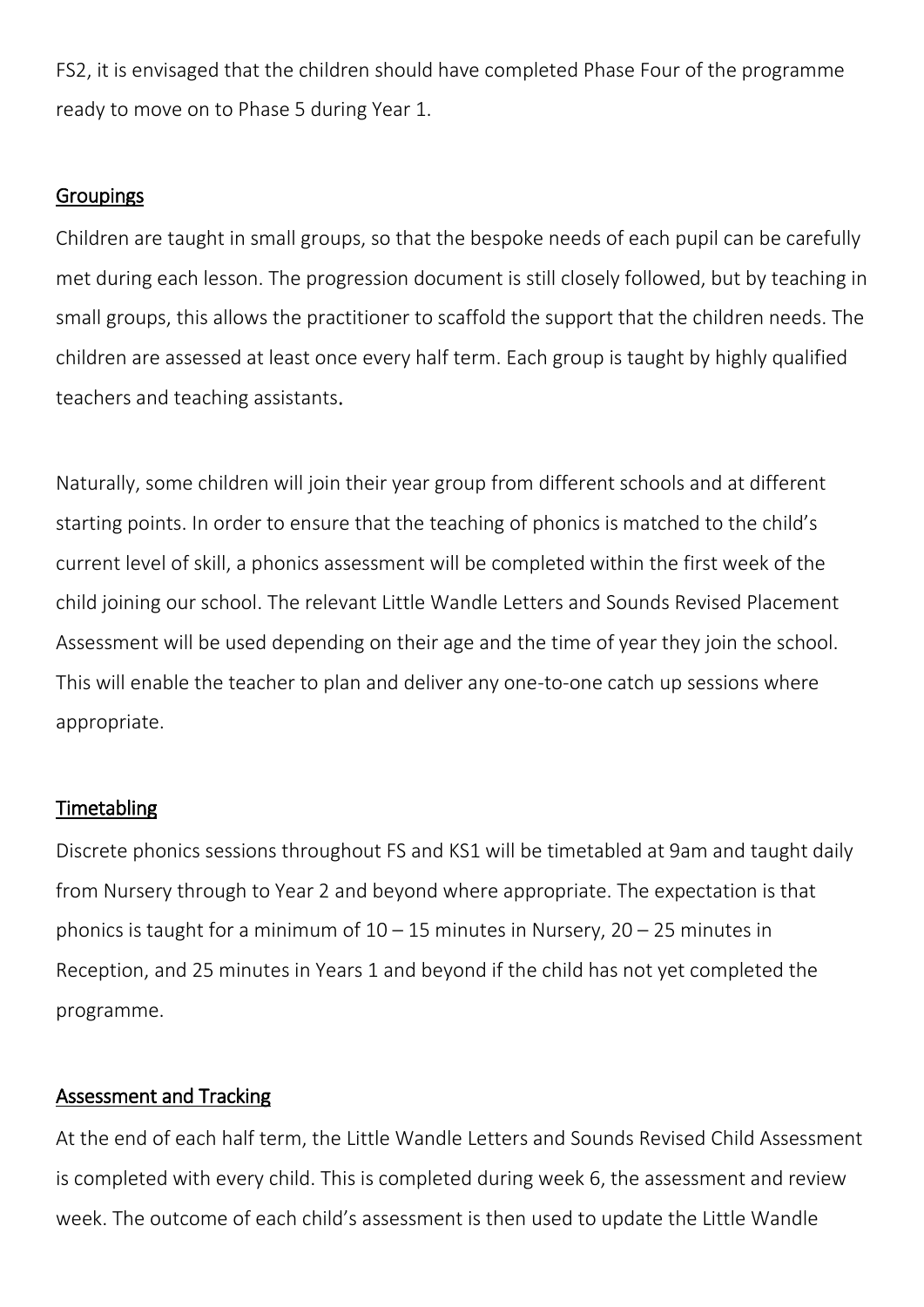online assessment and tracking system. Once all of the assessments have been uploaded, reports are generated to identify any gaps in learning that the child might have, as well as strategies to address these through 1:1 or small group interventions. The assessments are also used to match the child's secure phonic knowledge to the correct decodable reading book.

Children in FS are assessed every half term using the Launchpad for Literacy tracker. They are assessed in the following areas;

- 1. Fine Motor
- 2. Visual Memory
- 3. Auditory Attention
- 4. Sequential Auditory Memory
- 5. Auditory Memory- Understanding
- 6. Auditory Blending

Once they have completed Phase 1, the Phase 2-5 Little Wandle Letters and Sounds Revised, half termly, individual assessments are used. In addition, children in Year 1, complete a previous year's phonics screening check every half term. A gap analysis is then completed to identify any gaps in learning, so further interventions can be completed if required. For those children who did not pass the screening check in KS1, they will also complete a phonics screening check each half term and their scores are recorded on the relevant year groups tracking grid. Children remain in the phonics programme until they can pass the screening check.

Children who join the school outside of the Foundation Stage and are experiencing issues in phonics, will be assessed using the Launchpad for Literacy Diagnostic Phonics Assessment Tracker, so that staff can ascertain their gaps in learning and then provide the appropriate intervention.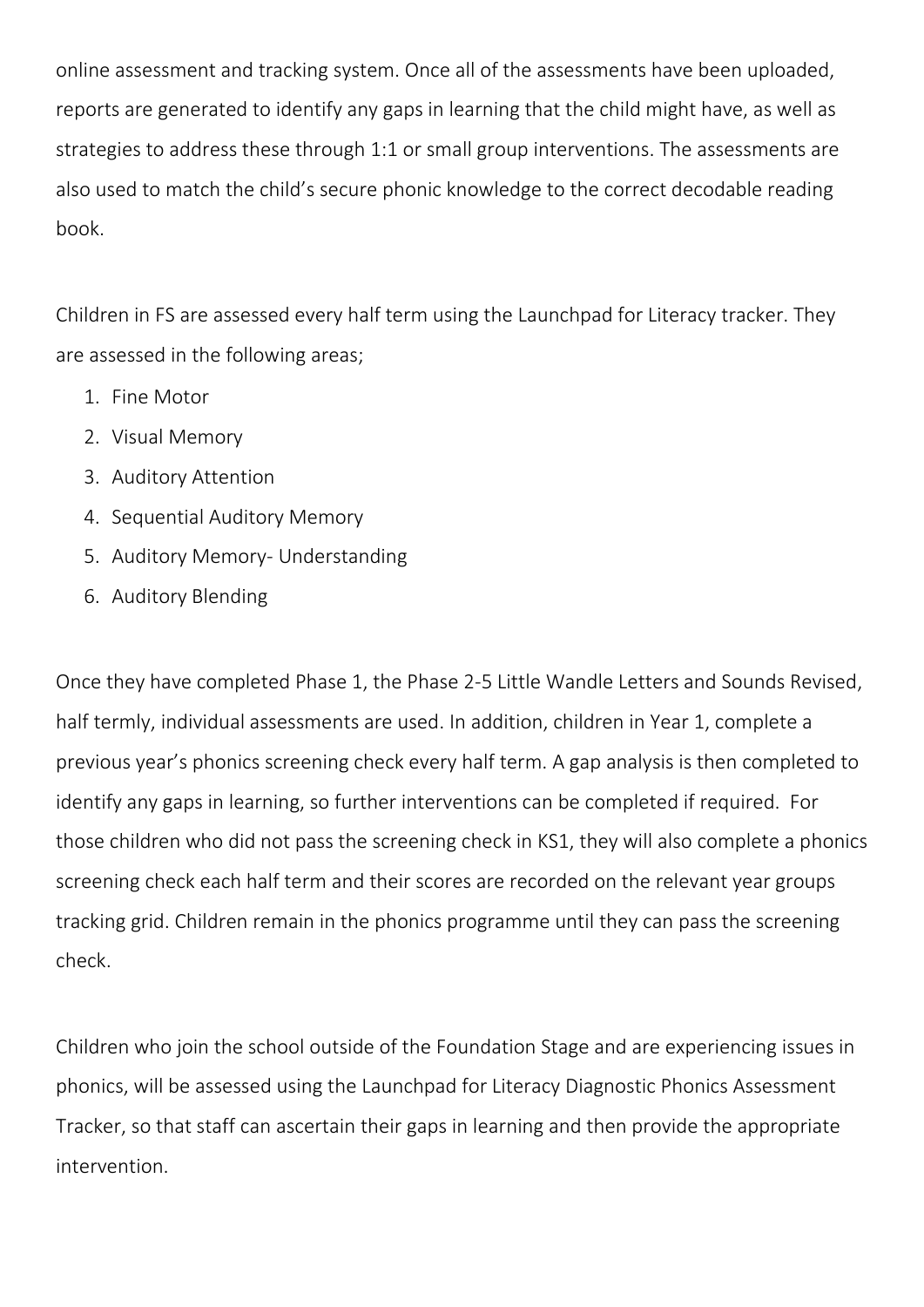## Interventions

Once the online assessment and tracking sheet has been completed, children who have gaps in learning are identified. Various ways to support pupils are identified;

- Next Step Prompts-Help the member of staff leading the group focus their teaching on the gaps that have been identified e.g specific GPCs or chunking longer words to read etc.
- Daily Keep Ups- Daily 10-minute timetabled one-to-one sessions for pupils who urgently need additional support.

Plans and additional resources for these sessions can be found at

[https://www.littlewandlelettersandsounds.org.uk/resources/my-letters-and-sounds/weekly](https://www.littlewandlelettersandsounds.org.uk/resources/my-letters-and-sounds/weekly-reading-and-phonics/)[reading-and-phonics/](https://www.littlewandlelettersandsounds.org.uk/resources/my-letters-and-sounds/weekly-reading-and-phonics/) .

## National Phonics Screening Test

During the Summer Term, all children in Year One will be screened using National Assessment materials and the data will be submitted to the Local Authority. Children are expected to gain 32 marks out of 40, however if they do not pass the screening test, they will be retested when they are in Year Two and receive ongoing Phonics support during this year. Children who do not pass at the end of Year 2 will receive targeted phonic intervention work until they have addressed gaps in learning (if not due to a specific learning issue, meaning phonics isn't an appropriate intervention)

# Reading

At Castleward Spencer Academy, we believe that all our children can become fluent readers and writers. This is why we also teach reading through Little Wandle Letters and Sounds Revised programme, which ensures children build on their growing knowledge of the alphabetic code, mastering phonics to read and spell as they move through school. As a result, all our children are able to tackle any unfamiliar words as they read. We also model the application of the alphabetic code through phonics in shared reading outside of the phonics lesson and across the curriculum.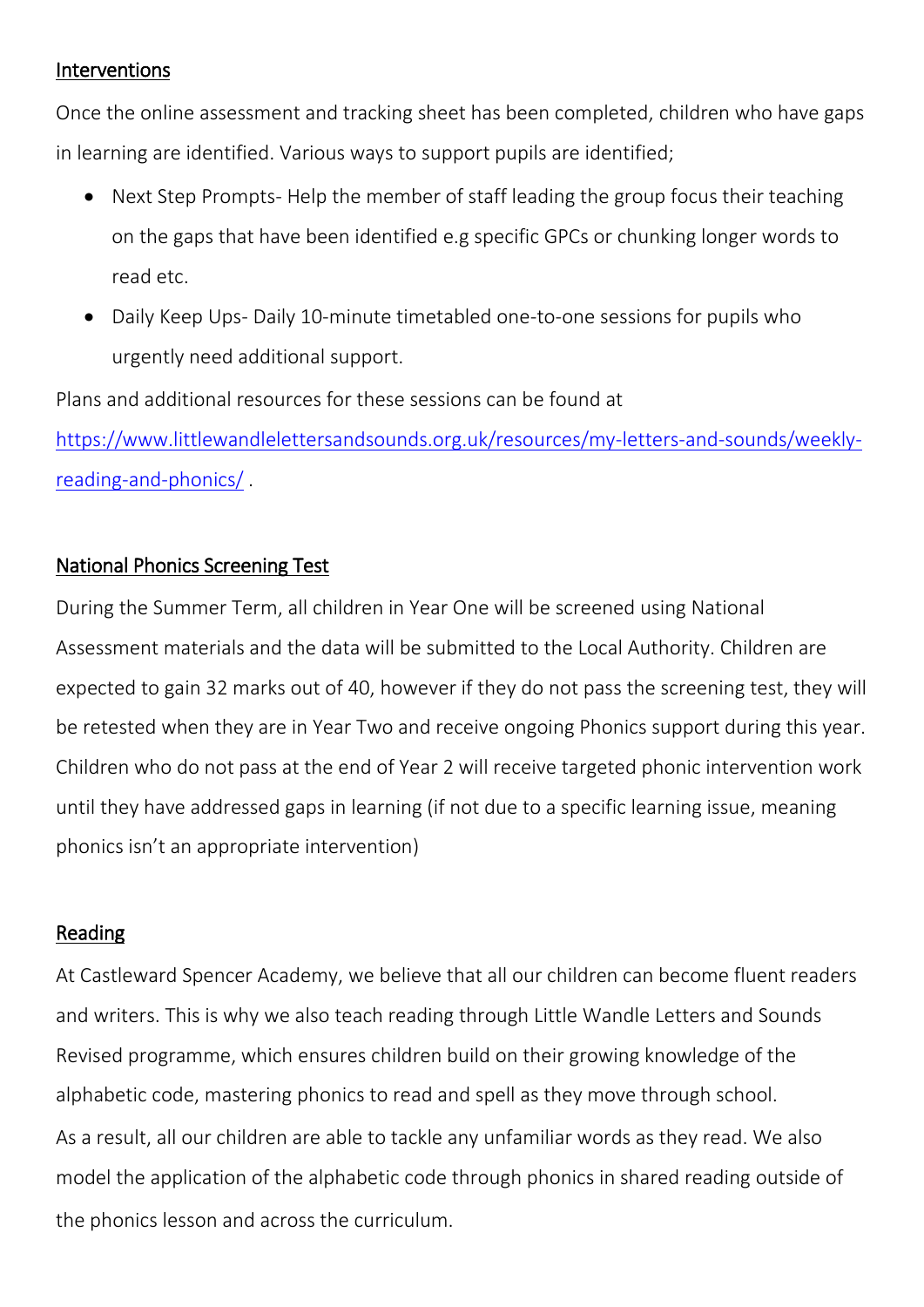# Teaching reading

At Castleward Spencer Academy, children complete reading practice sessions three times a week. These sessions are taught by a fully trained adult to small groups of approximately six children using books matched to the children's secure phonic knowledge using the Little Wandle Letters and Sounds Revised assessments and book matching grids on pages 11–20 of 'Application of phonics to reading'. They are monitored by the class teacher, who rotates and works with each group on a regular basis. Each reading practice session has a clear focus, so that the demands of the session do not overload the children's working memory.

The reading practice sessions have been designed to focus on three key reading skills:

- Decoding
- Prosody: teaching children to read with understanding and expression
- Comprehension: teaching children to understand the text.

In Year 2 and 3, we continue to teach reading in this way for any children who still need to practise reading with decodable books.

# Home reading

The decodable reading practice book is taken home to ensure success is shared with the family. Reading for pleasure books also go home for parents to share and read to children. Every teacher in our school has been trained to teach reading, so we have the same expectations of progress. We all use the same language, routines and resources to teach children to read so that we lower children's cognitive load.

Little Wandle Weekly Content Grids, map each element of new learning to each day, week and term for the duration of the programme. There are also lesson templates, prompt cards and How to videos ensure teachers all have a consistent approach and structure for each lesson. [https://www.littlewandlelettersandsounds.org.uk/resources/my-letters-and](https://www.littlewandlelettersandsounds.org.uk/resources/my-letters-and-sounds/weekly-reading-and-phonics/)[sounds/weekly-reading-and-phonics/](https://www.littlewandlelettersandsounds.org.uk/resources/my-letters-and-sounds/weekly-reading-and-phonics/)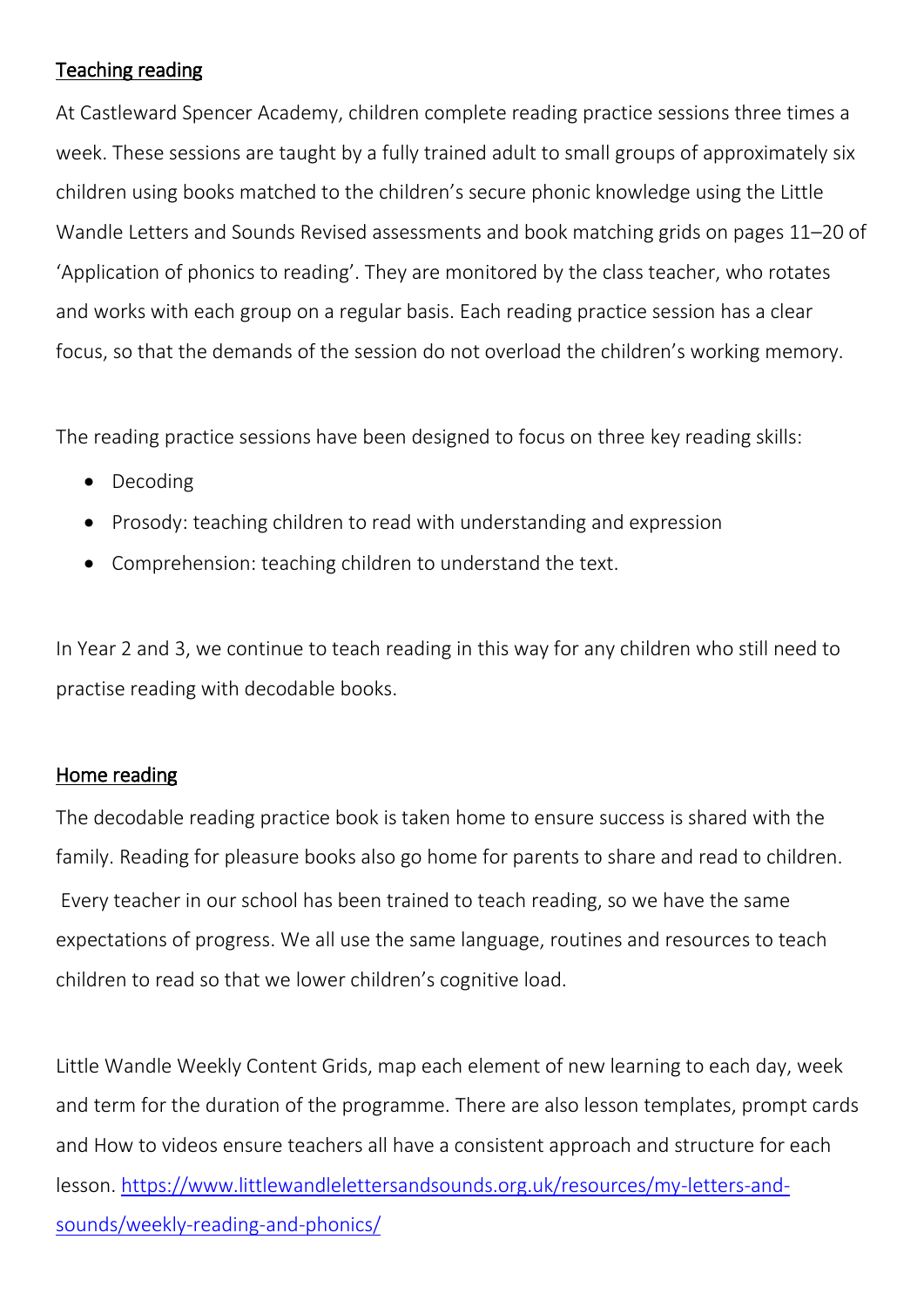# Classroom environment

The classroom environment has a range of resources that support children to apply their phonic knowledge both within and beyond the lesson. Within the infant classroom it is recommended that a Little Wandle Phonics Wall frieze, is clearly displayed so that all children can see it. A Grapheme chart showing either Phase 2 and 3 (Reception classroom) or a Grow the code grapheme chart Phase 2, 3 and 5 (Year One classroom). Grapheme word mats should be readily available on tables, so that children can use them outside of the phonics lessons.

## Resources

Effective phonics lessons make every second count, and this means that equipment needs to be pre-prepared before the lesson begins. All children completing Phases 2-5, must have access to a whiteboard, pen and rubber in a labelled packet to ensure that no time is wasted handing out equipment. A prearranged seating plan should be established, as this facilitates support for those children who are struggling. Children who are working at Phase 2 should also have access to small magnetic letters and boards/ or sound cubes as appropriate.

# Expectations

- All staff to ensure planning is complete/ printed out in advance, so that any amendments/scaffolds have been considered.
- All lessons must be taught using the Letters and Sounds/Little Wandle Letters and Sounds Revised documentation.
- All sessions follow the Introduce, Revisit and Review, Teach and Practice and Apply.
- All grapheme and word cards have been sorted and sentences have been prepared before the lesson starts.
- All staff model sounds correctly, using only pure sounds.
- All staff model handwriting in line with school policy.
- Lessons and Interventions must start promptly and completed as timetabled.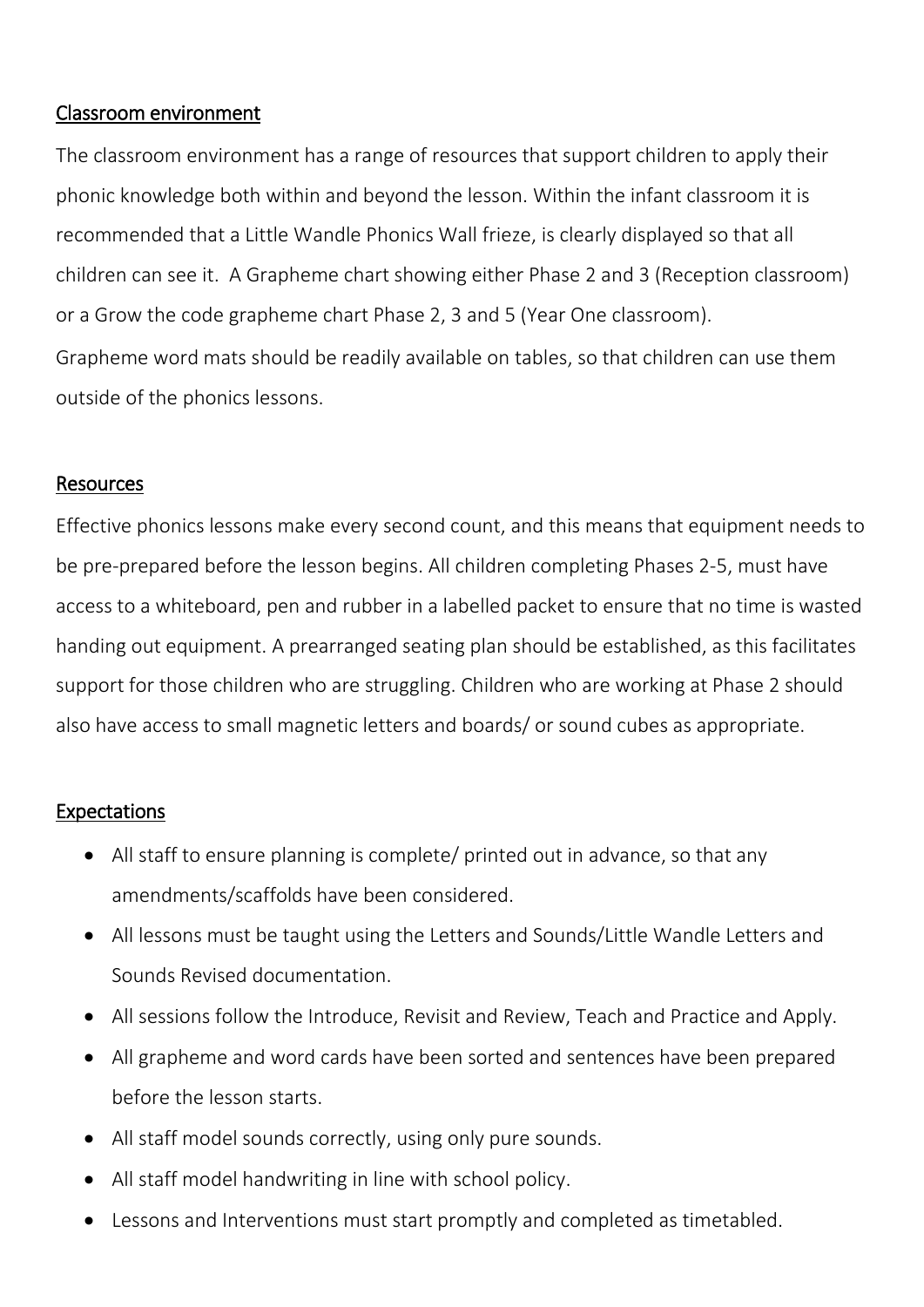- All staff must be prepared for the lesson prior to it starting.
- All children being taught in Phases 2-5 must have access to a whiteboard, pen and phoneme frame during every lesson and magnetic letters and boards.
- Assessments are completed half termly and used to inform new groups.

Children in FS2 who are unable to orally blend and segment will be assessed using the Launchpad for Literacy toolkit within the first two weeks of starting at the school.